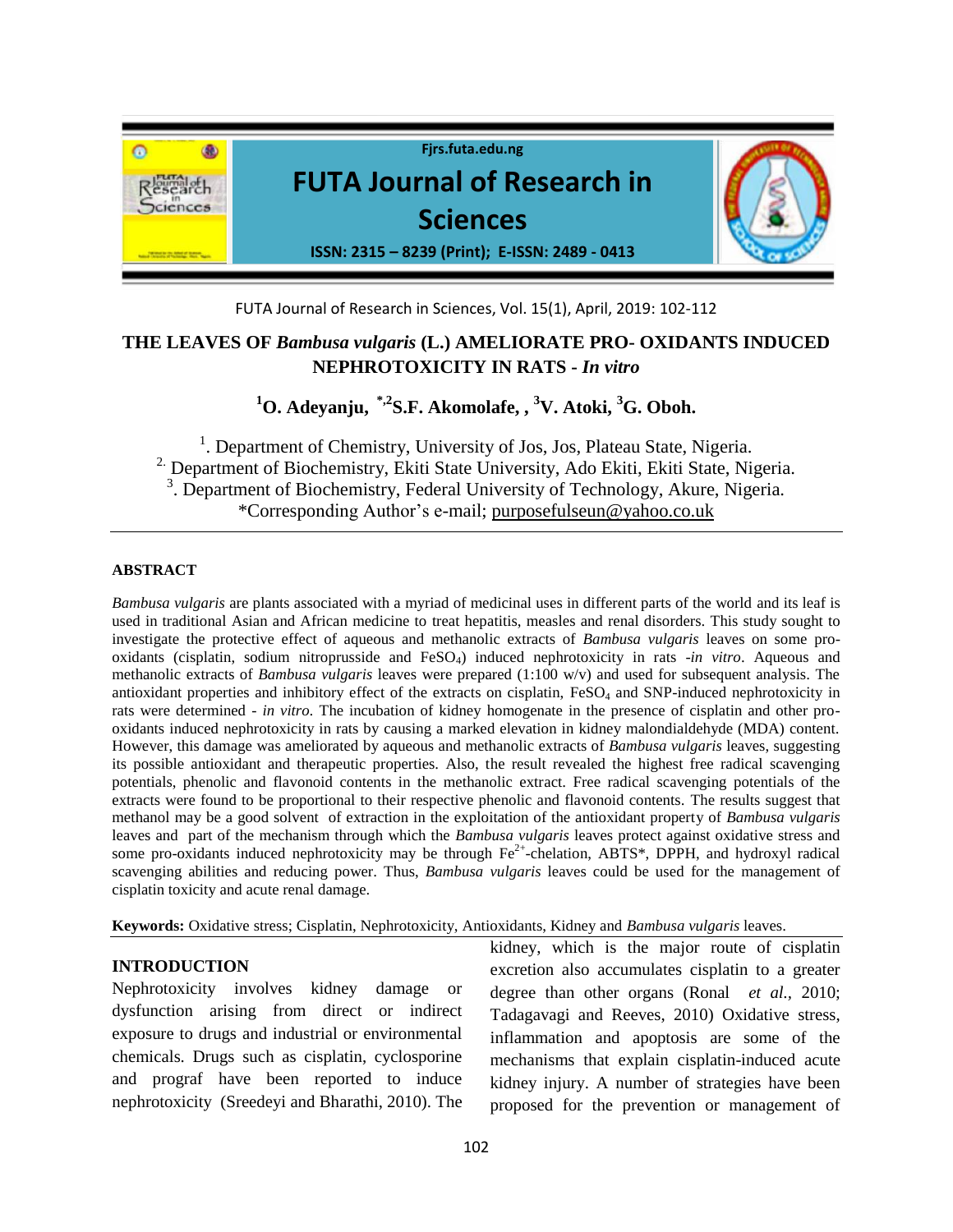cisplatin-induced nephrotoxicity with the use of some synthetic drugs. However, these drugs have some associated risks and side-effects (Dong *et al.,* 2010), hence there is a need to search for natural alternatives of plant origin (plant foods/extracts) with little or no side effect.

The use of plants for the prevention and management of diseases have been employed in folklore since time immemorial. Plants have limitless ability to synthesize aromatic substances such as polyphenols, flavonoids and phenolic acids. These compounds exhibit antioxidant properties due to their hydrogen-donating and metal-chelating capacities (Scalbert and Williamson, 2000).

Among popular medicinal plants is *Bambusa vulgaris* (L.) (*B. vulgaris)* which is a member of the Gramineae (Poaceae) family (Kirtikar and Basu,1990). Different parts of the plant have been used to treat different ailments in folklore. The root is usually burnt and the ash is used to treat bleeding gums and skin infections caused by ringworm (Khare, 2007). Numerous studies have reported the anti-inflammatory, anti-ulcer, antidiabetic (RathodTaimik *et al.,* 2011) and antibacterial activities (Zhang *et al.,* 2010) of the plant. The young shoots are edible and sold as a vegetable mainly in Asia. This specie is also used in traditional Asian and African medicine where young shoots are boiled and used to treat hepatitis, measles and renal disorders (Dransfield and Widjaja, 1995).

Despite the known therapeutic properties of *B. vulgaris*, to the best of our knowledge, scientific information on its protective effects on the renal system is scanty in literatures. We therefore hypothesized that aqueous or methanolic extract of this plant may protect against pro- oxidants induced nephrotoxicity in rats using *in- vitro* model.

#### **MATERIALS AND METHODS**

## **Animals**

Male albino rats, weighing  $90 - 165$  g, were purchased from a private animal colony, Ado-Ekiti metropolis. The rats were maintained at  $25^{\circ}$ C on a 12 hour light/dark cycle with free access to food and water. They were acclimatized under these conditions for two weeks prior to the commencement of the experiments. The experimental study was approved by the Institutional Animal Ethical Committee of the University of Ado- Ekiti, Nigeria. The handling and use of the rats were in accordance with NIH Guide for the care and use of laboratory animals.

#### **Sample collection**

Fresh samples of *B. vulgaris* leaves were obtained from a private farm in Ado - Ekiti metropolis, Ekiti - State, Nigeria. Authentication of the plant was carried out by Mr Ajayi in the Department of Biology, Ekiti State University, Ado – Ekiti, Nigeria. A voucher specimen (UHAE 336) was deposited in the herbarium of the same Department.

#### **Aqueous extract preparation**

The plant materials were air dried after which they were homogenized and kept in an airtight container prior to the extraction. About 1.0 g of the sample was soaked in 20 mL of distilled water for 24 hours (Oboh *et al.,* 2007). The mixture was filtered using whatmann No 1 filter paper and the filtrate centrifuged at  $805 \times g$  for 10 minutes. The clear supernatant collected is used for the assay.

#### **Methanolic extract preparation**

Another sample of about 20 g was soaked in 2000 ml of 80% methanol for 24 hours. The mixture was filtered using whatmann No 1 filter paper and cotton wool into storage container. The filtrate was evaporated under pressure at 40ºC and 1.0 g of the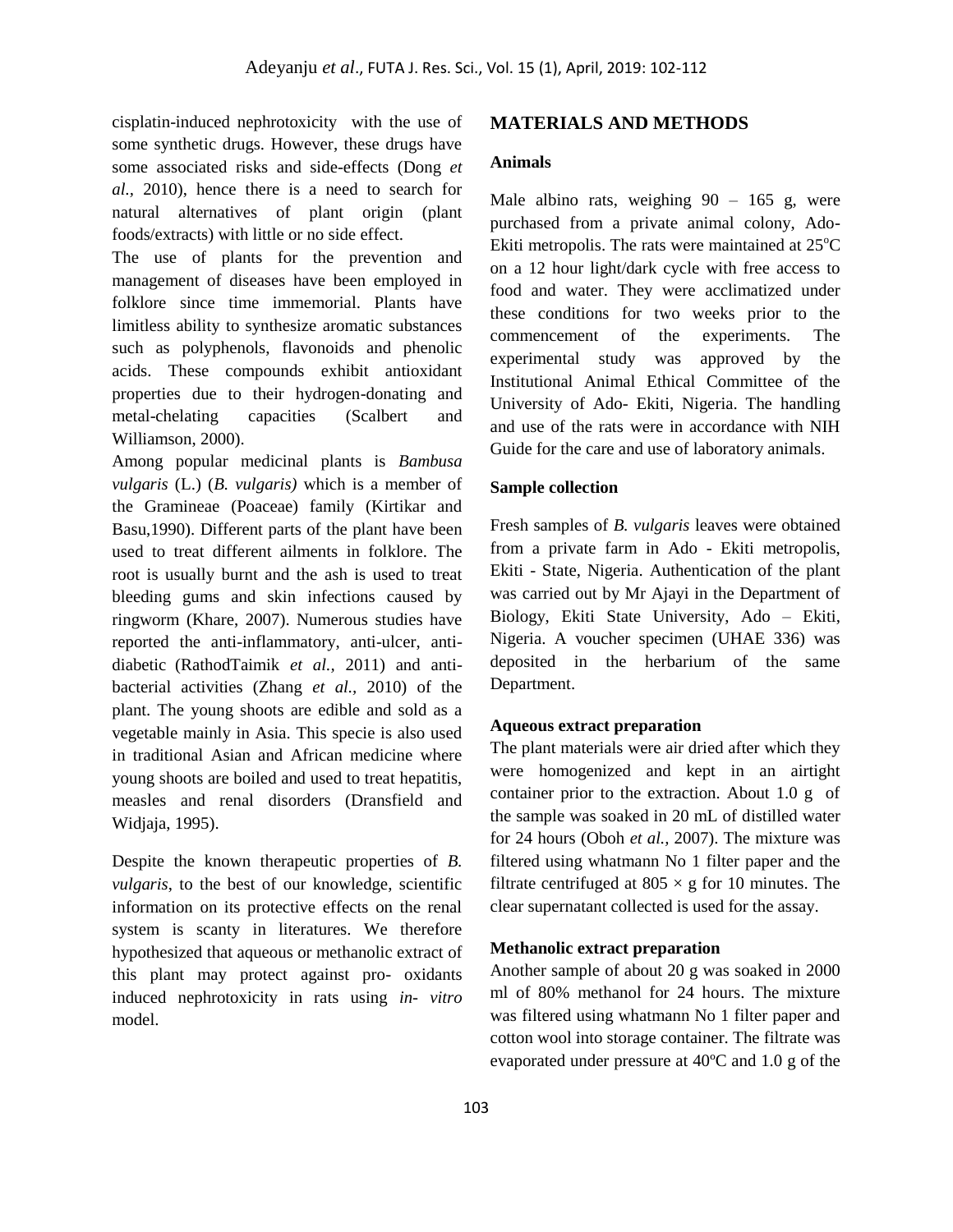dried sample was later reconstituted in 100 mL of distill water and used for the assay.

## **Chemicals and reagents**

Thiobarbituric acid (TBA), 1,10-phenanthroline, deoxyribose, gallic acid, and Folin-Ciocalteau's reagent were procured from Sigma-Aldrich, Inc., (St. Louis, MO, USA), trichloroacetic acid (TCA) was sourced from Sigma-Aldrich, Chemie GmbH (Steinheim, Germany), dinitrophenyl hydrazine (DNPH) from ACROS Organics (NJ, USA), hydrogen peroxide, methanol, acetic acid, and FeCl<sub>3</sub> were sourced from BDH Chemicals Ltd., (Poole, England), thiourea, CuSO<sup>4</sup> ⋅5H2O, H2SO4, sodium carbonate, AlCl<sub>3</sub>, potassium acetate, Tris-HCl buffer, sodium dodecyl sulphate,  $FeSO<sub>4</sub>$  and potassiumferricyanide were of analytical grade.

### **Determination of total phenolic content**

The total phenolic content was determined in the extracts using the method of Singleton *et al.*  (1999). 2.5 mL of 10% Folin-Ciocalteau's reagent ( $v/v$ ) was used to oxidize 250  $\mu$ L of the extracts and neutralized by 2.0 mL of 7.5% sodium carbonate. The reaction mixture was incubated for 40 minutes at 45°C and the absorbance was measured at 765 nm in the spectrophotometer (JENWAY 6305, Barloworld Scientific, Dunmow, United Kingdom). The total phenolic content was subsequently calculated as gallic acid equivalent.

#### **Determination of total flavonoid content**

The total flavonoid contents of both extracts were determined using the method of Meda *et al.*  (2005). Briefly, 0.5 mL of the sample was mixed with 0.5 mL methanol, 50  $\mu$ L 10% AlCl<sub>3</sub>, 50  $\mu$ L of 1 M Potassium acetate and 1.4 mL of distilled water, and allowed to incubate at room temperature (37°C) for 30 minutes. The absorbance of the reaction mixture was subsequently measured at 415 nm and the total

flavonoid content was subsequently calculated as quercetin equivalent.

#### **Determination of vitamin C content**

Vitamin C content of the two extracts was determined using the method of Benderitter *et al*. (1998). Briefly, 75 μL DNPH (2 g dinitrophenyl hydrazine, 230 mg thiourea and 270 mg  $CuSO<sub>4</sub>·5H<sub>2</sub>O$  in 100 mL of 5M  $H<sub>2</sub>SO<sub>4</sub>$ ) were added to 500 μL reaction mixture (300 μL of extract with 100 μL 13.3% trichloroacetic acid (TCA) and water). The reaction mixtures were subsequently incubated for 3 hours at 37°C, then 0.5 mL of 65%  $H_2SO_4$  was added to the medium. The absorbance of the reaction mixture was measured at 520 nm. The vitamin C content of the samples was subsequently calculated as ascorbic acid equivalent.

#### **Preparation of tissue homogenates**

The rats were decapitated under mild diethyl ether anesthesia and the kidney were rapidly dissected and placed on ice and weighed. This tissue was subsequently homogenized in cold saline (1/10w/v) with about 10 strokes at approximately 1200 rev/minute in a Teflon glass homogenizer (Mexxcare, mc14 362, Aayu-shi Design Pvt. Ltd., India). The homogenate was centrifuged (KX3400C Kenxin Intl. Co. Hong Kong) for 10 minutes at 3000  $\times$  g to yield a pellet that was discarded, and a low-speed supernatant, which was kept for lipid peroxidation assay (Belle *et al.,*2004).

## **Lipid peroxidation and thiobarbibutric acid reactions**

The lipid peroxidation assay was carried out using the modified method of Ohkawa et al. (1979). Briefly,  $100 \mu L$  of the SI fraction was mixed with a reaction mixture containing 30  $\mu$ L of 0.1M pH 7.4 Tris- HCl buffer, extract (100  $\mu$ L), and 30  $\mu$ L of  $250 \mu M$  freshly prepared FeSO<sub>4</sub> as the pro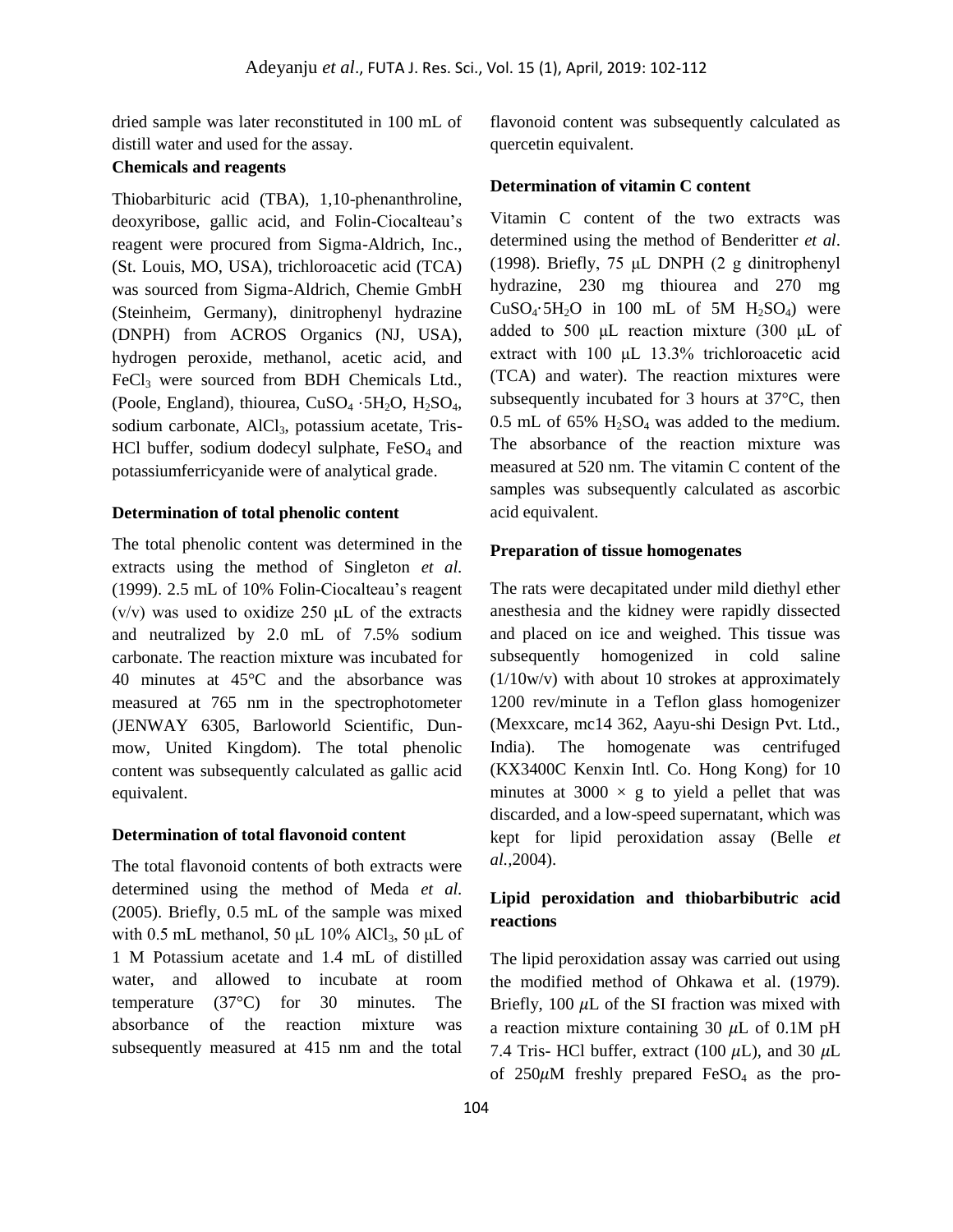oxidant. The volume was made up to 300  $\mu$ L by water before incubation at 37ºC for 2 hours. The colour reaction was developed by adding  $300 \mu L$ 8.1% SDS (sodium dodecyl sulphate) to the reaction mixture, this was subsequently followed by the addition of 500  $\mu$ L of acetic acid/HCl (pH 3.4) mixture and 500  $\mu$ L of 0.8% thiobarbituric acid (TBA). This mixture was incubated at 100ºC for 1 hour. Thiobarbituric acid reactive species (TBARS) produced were measured at 532 nm and expressed as (%) malondialdehyde (MDA) produced using MDA standard curve (0– 0.035mM). Also, for cisplatin and sodium nitroprusside (SNP) -induced lipid peroxidation, the procedure was carried out as outlined above using 1.0 mM and 5 mM of cisplatin and sodium nitroprusside (SNP) as the pro-oxidants respectively.

### **DPPH free radical scavenging ability**

The free radical scavenging ability of the extracts against 1,1-diphenyl-2 picrylhydrazyl (DPPH) free radical was evaluated as described by Gyamfi *et al.* (1999). Briefly, an appropriate dilution of the extract (1 mL) was mixed with 1 mL of 0.4mM methanolic solution containing DPPH radicals, the mixture was left in the dark for 30 minutes and the absorbance was measured at 516 nm. The control was carried out using 2 mL DPPH solution without the test samples. The DPPH free radical scavenging ability was subsequently calculated thus: DPPH scavenging ability (%) =  $[(Abs<sub>con</sub> Abs<sub>sam</sub>)/Abs<sub>con</sub>$  × 100. Where  $Abs<sub>con</sub>$  is the absorbance without the extract and  $\text{Abs}_{\text{sam}}$  is the absorbance of the extracts.

## **Fe2+ -chelation assay**

The  $Fe<sup>2+</sup>$  chelating ability of both extracts was determined using a modified method of Minotti and Aust (1987) and Puntel *et al.*, (2005). Freshly prepared 500 μM FeSO<sub>4</sub> (150 μL) was added to a reaction mixture containing 168 μL of 0.1M TrisHCl (pH 7.4), 218 μL saline and the extract. The reaction mixture was incubated for 5 minutes before the addition of 13  $\mu$ L of 0.25% 1,10phenanthroline. The absorbance was subsequently measured at 510 nm. The Fe (II) chelating ability was subsequently calculated with respect to the reference (which contains all the reagents without the test sample).

#### **Determination of reducing property**

The reducing property of the extracts was determined by assessing the ability of the extracts to reduce  $FeCl<sub>3</sub>$  solution as described by Oyaizu (1986). A 2.5 mL aliquot was mixed with 2.5 mL of 200 mM sodium phosphate buffer (pH 6.6) and 2.5 mL of 1% potassium ferricyanide. The mixture was incubated at 50°C for 20 minutes and 2.5 mL of 10% trichloroacetic acid was added. This mixture was centrifuged at 650 rpm for 10 minutes. 5 mL of the supernatant was mixed with an equal volume of water and 1 mL of 0.1% ferric chloride. The absorbance was measured at 700 nm. The ferric reducing antioxidant property was subsequently calculated using ascorbic acid as standard.

## **2,2-azinobis (3-ethylbenzo-thiazoline-6 sulfonate) ABTS\* scavenging ability**

The ABTS\* scavenging ability of both extracts was determined according to the method of Re et al. (1999). ABTS\* was generated by reacting an ABTS\* aqueous solution  $(7 \text{ mmol } L^{-1})$  with  $K_2S_2O_8$  (2.45 mmol  $L^{-1}$ , final concentration) in the dark for 16 hours and adjusting the absorbance 734 - 0.700 nm with ethanol. 0.2 ml of the extract was added to 2.0 ml ABTS\* solution and the absorbance was measured at 734 nm after 15 minutes. The result was reported as trolox equivalent antioxidant capacity.

### **Data analysis**

The results of replicate readings were pooled and expressed as mean  $\pm$  standard deviation. One way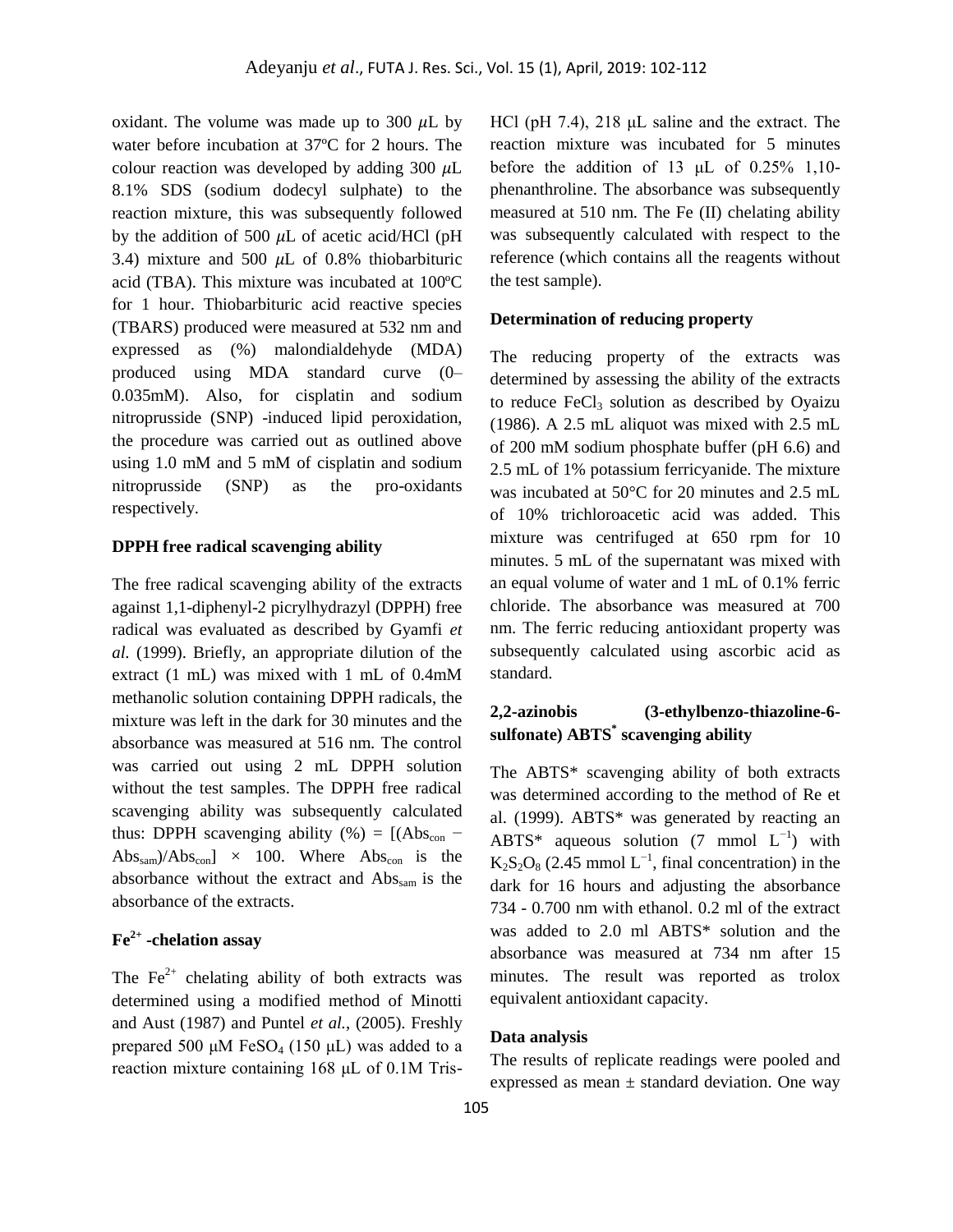analysis of variance was used to analyze the results and Duncan multiple test was used for the post hoc (Zar, 1984). Statistical package for Social Science (SPSS) 16.0 for Windows was used for the analysis. The significance level was taken at *P<*0.05.

## **RESULTS**

The incubation of the kidney homogenate in the presence of cisplatin caused a significant increase in the MDA content when compared with the basal kidney homogenate (Figure 1a). However, the two extracts from the plant inhibited MDA production in rat kidney in a dose-dependent manner. Nevertheless, judging by the  $EC_{50}$  values (extract) concentration causing 50% enzyme inhibition), methanolic extract of *B. vulgaris* had a significantly higher inhibitory effect on cisplatin induced lipid peroxidation in the kidney homogenate than the aqueous leaf extract (Table 1).

## **Table 1: EC<sup>50</sup> values of inhibition of cisplatin, FeSO<sup>4</sup> and Sodium nitroprusside –induced lipid peroxidation by aqueous and methanolic extracts of** *Bambusa vulgaris* **leaf.**

|                                                                                               | Cisplatin- induced         | $FeSO4$ -induced        | Sodium nitroprusside -induced |  |  |
|-----------------------------------------------------------------------------------------------|----------------------------|-------------------------|-------------------------------|--|--|
| Aqueous extract                                                                               | $1.29 \pm 0.35^{\text{a}}$ | $0.81 \pm 0.02^c$       | $0.72 \pm 0.04^{\circ}$       |  |  |
| Methanolic extract                                                                            | $0.93 \pm 0.01^{\rm b}$    | $0.69 \pm 0.05^{\rm d}$ | $0.74 \pm 0.13^{\circ}$       |  |  |
| Values represents mean $\pm$ standard deviation, number of samples, $n = 3$ . Values with the |                            |                         |                               |  |  |

same superscript letter along thesame column are not significantly ( $p \le 0.05$ ) different.

Likewise, incubation of rat's kidney tissue homogenate in the presence of  $FeSO<sub>4</sub>$  and sodium nitroprusside also caused a significant increase in the kidney malondialdehyde (MDA) content (Figure 1b and 1c). However, both extracts inhibited MDA production content in the kidney in a dose-dependent manner. Judging by the  $EC_{50}$ value, there was no significant difference between the two extracts of the plant for the sodium nitroprusside –induced lipid peroxidation but for FeSO<sup>4</sup> –induced lipid peroxidation, methanolic extract had the highest inhibitory effect compared with the aqueous extract (Table 1).

The findings of our study revealed that the methanolic extract had the highest total phenolic content, while the content of the total phenolic in the two extracts were statistically greater than the standard (Table 2). Furthermore, the total flavonoid content of methanolic extract was higher than that of aqueous extract. Also, the aqueous extract of the plant had appreciable amount of vitamin C content compared to the standard (Table

2). The results also revealed that aqueous extract of *B. vulgaris* leaves exhibited significantly higher antioxidant activity compared to the standard. Also, its value was statistically higher than the methanolic extract (Table 2). The trend of inhibition of DPPH radical by the two extracts were concentration dependent (Figure 2). The methanolic extract of the plant exhibited the highest inhibitory effect on DPPH radical which corresponds to its phenolic content. In this study, the ABTS radical scavenging activity of methanolic extract was higher than the aqueous extract, but the two values obtained for the two extracts were lower when compared with the standard (Table 2).

The two extracts chelate  $Fe<sup>2+</sup>$  in a concentration dependent manner with methanolic extract being a better chelator than aqueousleaf extract (Figure 3). The two extracts of the plant scavenged hydroxyl radicals in a concentration dependent manner. The scavenging ability of the methanolic extract was higher than the aqueous extract (Figure 4).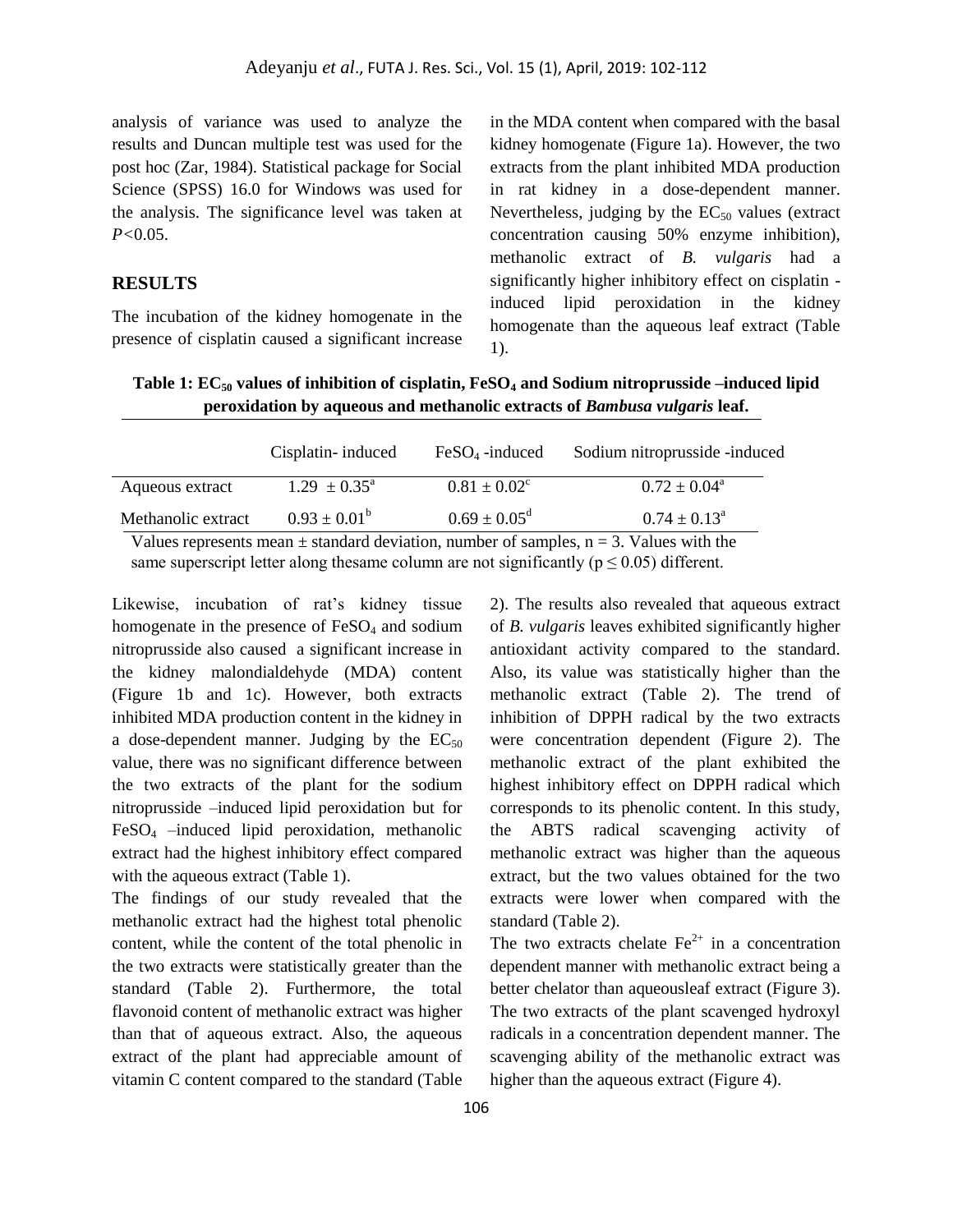|                              | Standard                      | Aqueous                  | Methanolic              |
|------------------------------|-------------------------------|--------------------------|-------------------------|
| Total phenolic (mg $GAE/g$ ) | $1.44 \pm 0.00^a$             | $03.65 \pm 0.15^{\circ}$ | $7.34 \pm 0.07^b$       |
| Total flavonoid (mg QUE/g)   | $0.28 \pm 0.00^b$             | $0.71 \pm 0.00^{\circ}$  | $2.39 \pm 0.87^{\circ}$ |
| Vitamin C (mg $AAE/g$ )      | $1.77 \pm 0.04^{\circ}$       | $17.34 \pm 0.94^b$       | Not analysed            |
| $FRAP$ (mg $AAE/g$ )         | $1.77 \pm 0.04^b$             | $08.75 \pm 0.16^{\circ}$ | $07.88 \pm 0.16^a$      |
| $ABTS^*$ (mmol TEAC/g)       | $1.048 \pm 0.02$ <sup>c</sup> | $0.036 \pm 0.00^a$       | $0.061 \pm 0.01^b$      |

**Table 2: Phytochemical and antioxidant analyses of** *Bambusa vulgaris* **leaf.**

AAE, ascorbic acid equivalent; GAE, gallic acid equivalent; QUE, quercetin equivalent; TEAC, trolox equivalent antioxidant capacity. Values represent mean ± standard deviation of triplicate readings.Values with the same superscript letter along the same row are not significantly ( $p \le 0.05$ ) different.



**Figure 1a: Inhibition of cisplatin -induced lipid peroxidation in rat's kidney by aqueous and methanolic extracts of** *Bambusa vulgaris* **leaf**.





**Figure 1b: Inhibition of FeSO<sup>4</sup> -induced lipid peroxidation in rat's kidney by aqueous and methanolic extracts of** *Bambusa vulgaris* **leaf.**



 **Figure 1c: Inhibition of Sodium nitroprusside -induced lipid peroxidation in rat's kidney by aqueous and methanolic extracts of** *Bambusa vulgaris* **leaf**.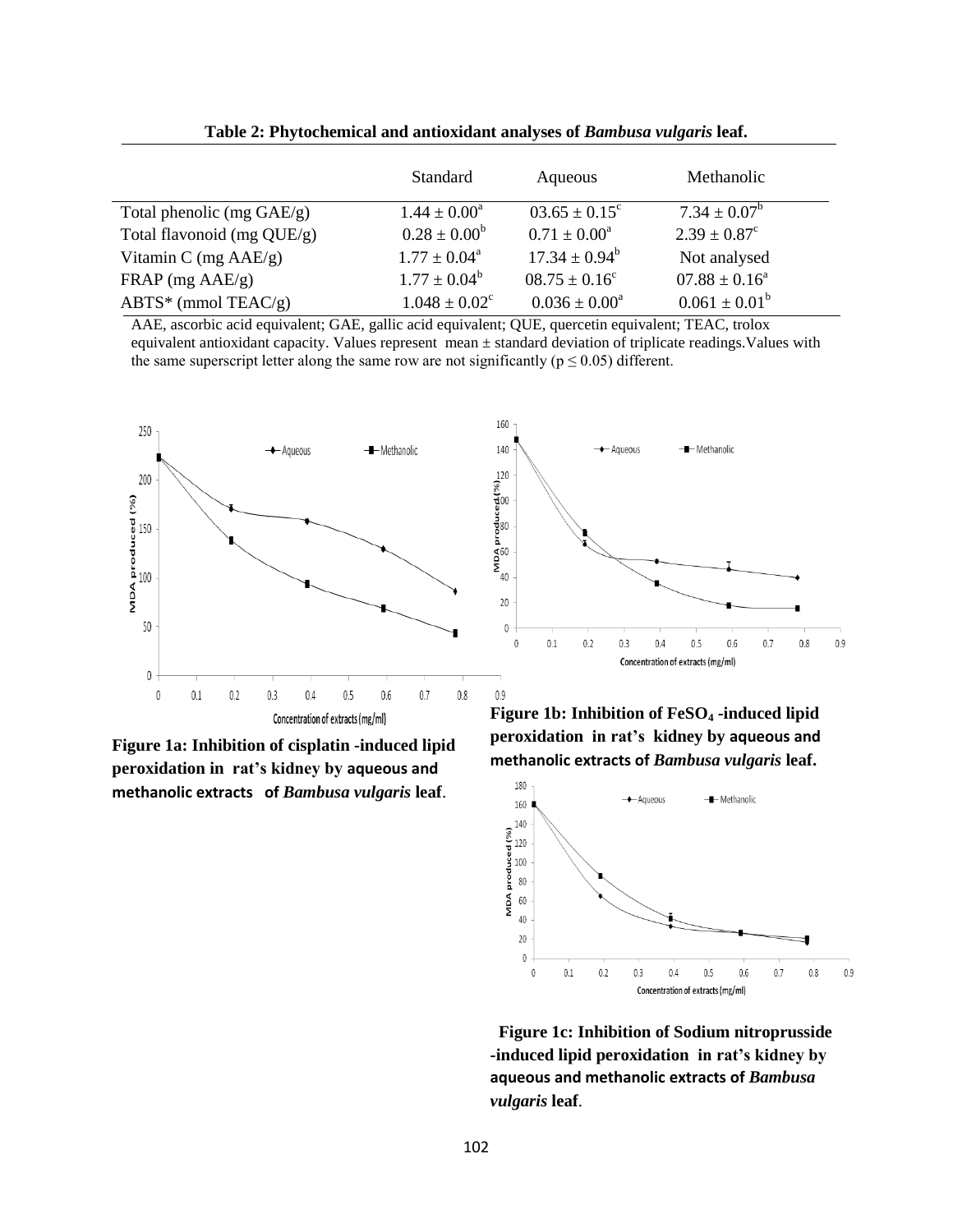

**Figure 2: DPPH radical scavenging ability of aqueous and methanolic extracts of** *Bambusa vulgaris* **leaf**



**Figure 3: Fe (II) chelating ability of aqueous and methanolic extracts of** *Bambusa vulgaris* **leaf.**



**Figure 4: OH\* radical scavenging ability of aqueous and methanolic extracts of** *Bambusa vulgaris* **leaf.**

### **DISCUSSION**

About 25% of the most commonly used drugs in intensive care units are potentially nephrotoxic and are regarded as considerable health and economic burden worldwide (Ciarimboli, 2010). Among these drugs is cisplatin. It has been reported that when used in cancer chemotherapy, cisplatin induces renal impairment and acute renal failure by its induction of reactive oxygen species, tubule interstitial inflammation and apoptosis (Sreedeyi and Bharathi, 2010). Although various studies have reported the protective effect of several agents on cisplatin induced renal toxicity, but the mechanism of nephroprotection remains elusive (Ronald *et al.,* 2010). Thus, this study sought to investigate the protective effect of aqueous and methanolic extracts of *B. vulgaris* leaves on some pro- oxidants (cisplatin, sodium nitroprusside and FeSO<sub>4</sub>) induced nephrotoxicity in rat's kidney – *in vitro*.

The incubation of the kidney homogenate in the presence of cisplatin caused a significant increase in the MDA content when compared with the basal kidney homogenate (Figure 1a). The increase in the kidney MDA content suggests lipid peroxidation. This concurred with earlier studies where the administration of cisplatin caused inflammation and lipid peroxidation (Sreedeyi and Bharathi, 2010; Ronald *et al.,* 2010). However, the two extracts from the plant inhibited MDA production in rat kidney in a dose-dependent manner. Nevertheless, judging by the  $EC_{50}$  values (extract concentration causing 50% enzyme inhibition), methanolic extract of *B. vulgaris* had a significantly higher inhibitory effect on cisplatin induced lipid peroxidation in the kidney homogenate than the aqueous leaf extract (Table 1). However, the reduced kidney MDA content of the two extracts in the rat kidney may be a function of the antioxidant properties of the *B. vulgaris* leaves.

Likewise, incubation of rat's kidney tissue homogenate in the presence of  $FeSO<sub>4</sub>$  and sodium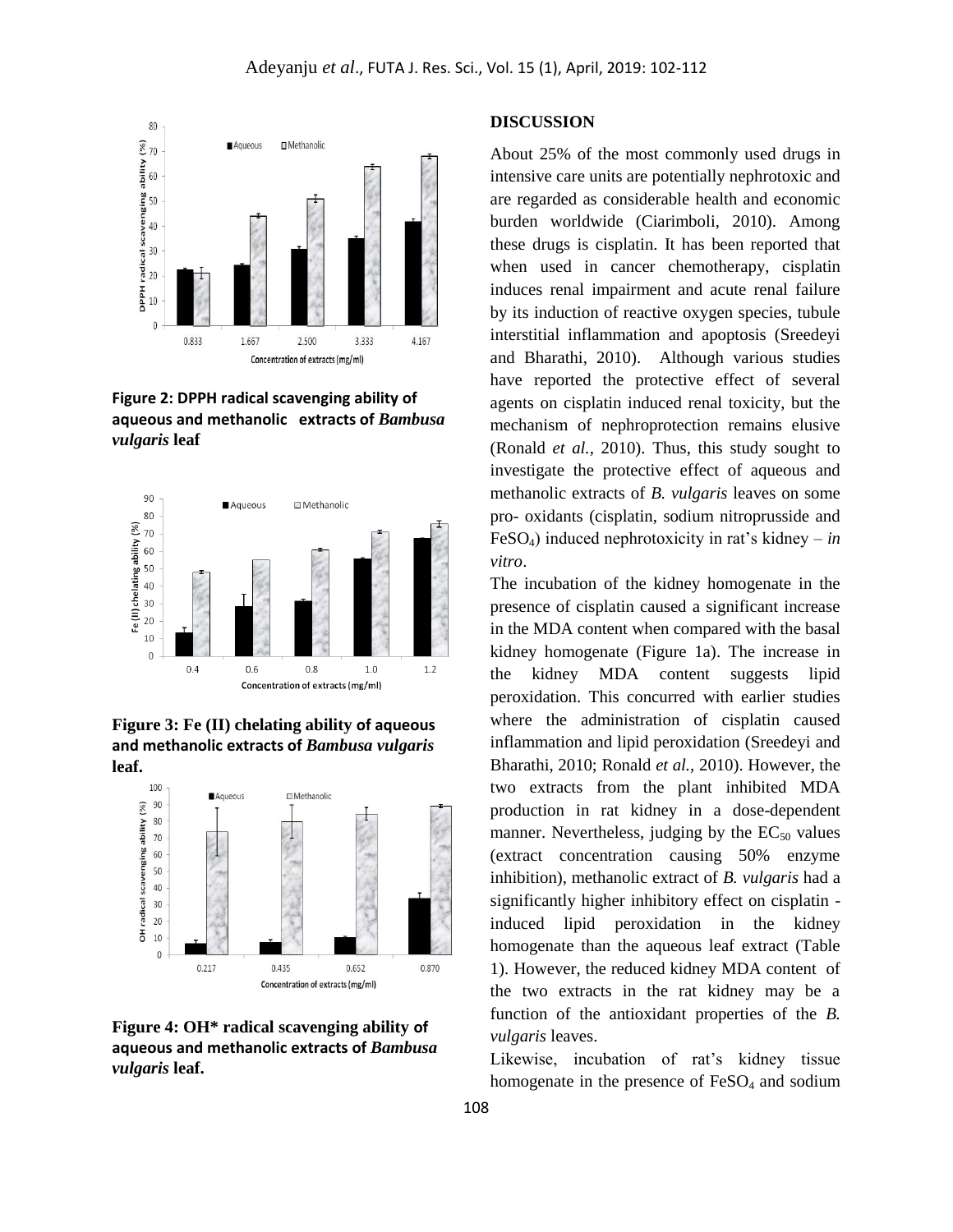nitroprusside also caused a significant increase in the kidney malondialdehyde (MDA) content (Figure 1b and 1c). However, both extracts inhibited MDA production content in the kidney in a dose-dependent manner. Judging by the  $EC_{50}$ value, there was no significant difference between the two extracts of the plant for the sodium nitroprusside –induced lipid peroxidation but for  $FeSO<sub>4</sub>$  –induced lipid peroxidation, methanolic extract had the highest inhibitory effect compared with the aqueous extract (Table 1). The protective properties of the plant extracts against sodium nitroprusside induced lipid peroxidation in the kidney could be because of the ability of the antioxidant phytochemicals present in the two extracts to quench or scavenge the nitrous radical and Iron (II) ions produced from the decomposition of sodium nitroprusside. This supports the earlier report correlating the presence of polyphenolic compounds to the antioxidant activity of natural plant products (Oyedemi *et al.,*  2010).

Phenolic substances are pharmacologically active components of plants which are capable of neutralizing free radicals, chelating metal catalysts and inhibiting the activity of oxidizing enzymes in biological systems (Dastmalchi *et al.,* 2007; Foti *et al.,* 1996). They are also capable of regenerating endogenous α- tocopherol in the phospholipid bilayer of the membrane to its active antioxidant form. This mechanism of antioxidant action confers health beneficial potentials on phenolic substances (Mccall and Frei, 1999; Louli *et al.,*  2004). The findings of our study revealed that the methanolic extract had the highest total phenolic content, while the content of the total phenolic in the two extracts were statistically greater than the standard (Table 2). Furthermore, the total flavonoid content of methanolic extract was higher than that of aqueous extract. Also, the aqueous extract of the plant has a highly significant appreciable amount of vitamin C content compared to the standard (Table 2). The

appreciable level of phenolic compounds in the extracts of the leaves could be responsible for the use of this plant for the treatment of radical related problems such as diabetes, ulcer, skin infection and inflammation (RathodTaimik *et al.,* 2011; Zhang *et al.,* 2010).

A compound with antioxidant property due to its ability to produce reductants usually has reducing capacity (Alothman *et al.,* 2009; Wong *et al.,*  2006). The ability of *B. vulgaris* extracts to reduce ferric ions to its ferrous form is evident in the formation of Perl's blue, which was monitored spectrophotometrically at 700 nm. Our results revealed that aqueous extract of *B. vulgaris* leaves exhibited significantly (P<0.05) higher antioxidant activity compared to the standard. Also, its value was statistically higher than the methanolic extract (Table 2). Nevertheless, our study revealed that *B. vulgaris* is an electron donor that can react with free radicals to convert them into stable products and terminate the chain of reactions that leads to oxidative stress.

The trend of inhibition of DPPH radical by the two extracts were concentration dependent (Figure 2). The methanolic extract of the plant exhibited the highest inhibitory effect on DPPH radical which corresponds to its phenolic content. The strong inhibitory effect on DPPH radical of the two extracts could be linked to polyphenolic compounds which are capable of donating electrons to neutralize free radicals and thus, could be a promising therapeutic agent to treat stress induced pathological conditions.

In this study, the ABTS radical scavenging activity of methanolic extract was higher than the aqueous extract, but the two values obtained for the two extracts were lower when compared with the standard (Table 2). The inhibitory activity of the two extracts on ABTS radical could be assigned to the hydrogen proton donating ability of the extracts to the lone pair of ABTS radical. The donor could be adduced to the polyphenolic contents.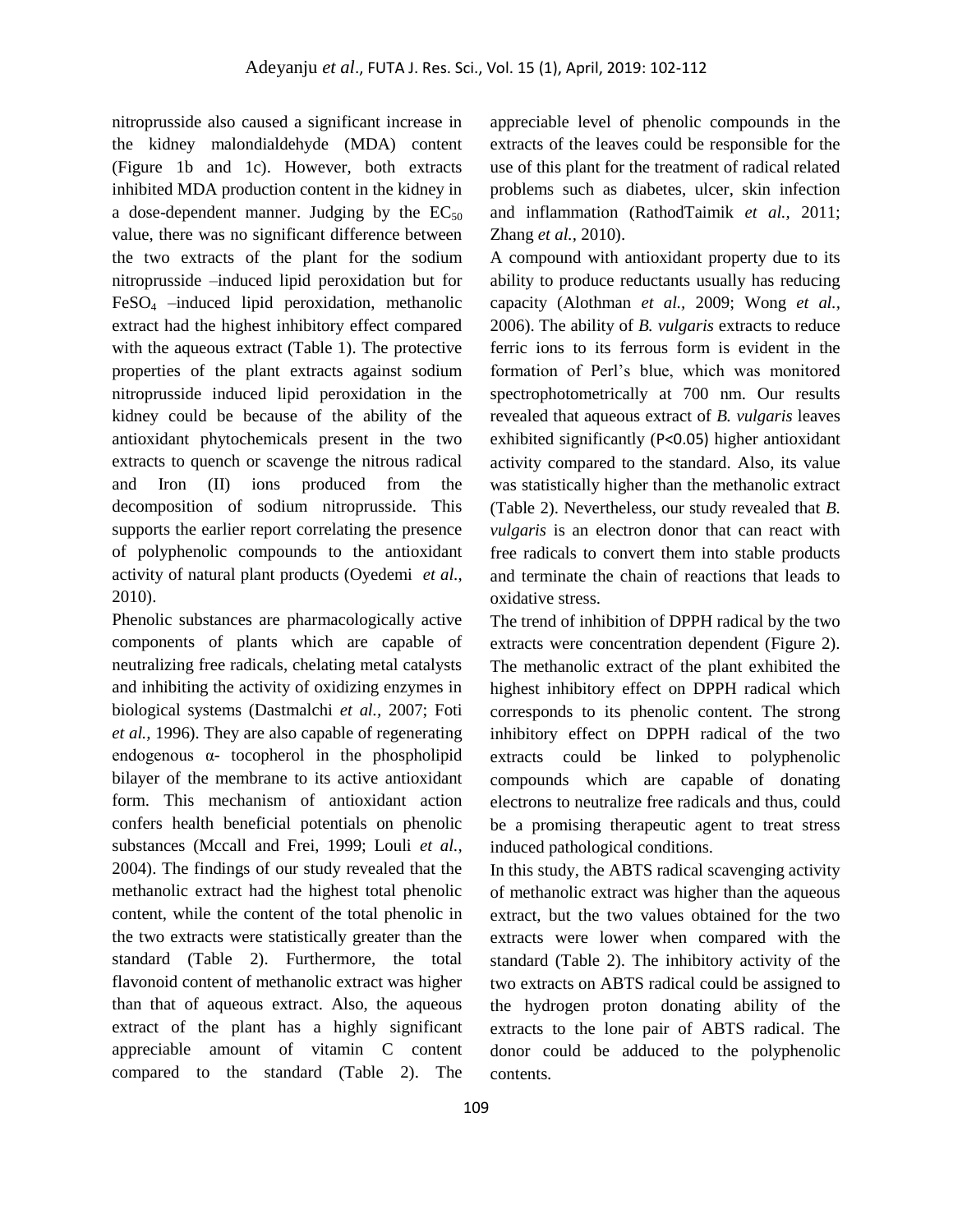The two extracts chelate  $Fe<sup>2+</sup>$  in a concentration dependent manner with methanolic extract being a better chelator than aqueous leaf extract (Figure 3). However, this result is in agreement with the FeSO<sup>4</sup> -induced lipid peroxidation (Figure 1b), phenolic content (Table 2) and antioxidant activity of the extracts, suggesting that  $Fe^{2+}$  chelation may be one of the possible mechanisms through which antioxidant phytochemicals from *B. vulgaris* leaf extracts prevent lipid peroxidation in tissue by forming a complex with  $Fe^{2+}$ , thus preventing the initiation of lipid peroxidation.

Hydroxyl radicals have been implicated in the oxidative damage of DNA, proteins and lipids (Walker and Everette, 2009; Mates and Sanchez-Jimenez, 2000). Among the reactive oxygen species, hydroxyl radicals are the most reactive and predominant radicals generated endogenously during aerobic metabolism to initiate cell damage *in vivo* (Spencer *et al.,* 1994). The two extracts of the plant scavenged hydroxyl radicals in a concentration dependent manner. The scavenging ability of the methanolic extract was higher than the aqueous extract (Figure 4). This observation suggests that the extracts of *B. vulgaris* can be used as an alternative remedy to synthetic antioxidants in combating the oxidative activity of hydroxyl radicals.

#### **CONCLUSION**

The incubation of rat's kidney homogenate in the presence of cisplatin and other pro-oxidants induced nephrotoxicity in rats. However, this damage was ameliorated by the aqueous and methanolic extracts of *B. vulgaris* leaves. This suggests that the plants have possible antioxidant and therapeutic properties. The mechanism of antioxidant action was based on the ability of its extracts to donate electrons, chelate  $Fe<sup>2+</sup>$ , reduce ferric ions, scavenge ABTS\*, DPPH and hydroxyl radicals. This has justified the use of this plant in folk medicine for the treatment of stress related diseases. The antioxidant potential of the plant was

also dependent on the solvent of extraction which means that methanol may be a good solvent of extraction in the exploitation of the antioxidant property of *B. vulgaris*. Therefore, the leaves of this species may be effective inthe management of cisplatin toxicity and acute renal damage.

### **Competing interest**

The authors declare that they have no competing interests.

#### **Funding**

This research was not funded by any grant received by any of the authors.

## **Authors' contributions**

The study design was by ASF (Ekiti State University), AO (University of Jos, Jos), OG (Federal University of Technology, Akure). ASF performed the experiments, ASF, AO, OG and AV were involved in the writing of the manuscript. All authors read and approved the final manuscript.

#### **REFERENCES**

- **Alothman, M., Bhat, R. and Karim, A. A.**  (2009). Antioxidant capacity and phenolic content of selected tropical fruits from Malaysia, extracted with different solvents. Food Chemistry. 115: 785-788.
- **Belle, N. A. V., Dalmolin, G. D., Fonini, G., Rubim, M. A and Rocha, J. B. T.** (2004) "Polyamines Reduces Lipid Peroxida-tion Induced by Different Pro-Oxidant Agents," Brain Research. 1008(2): 245-251.
- **Benderitter. M., Maupoil, V., Vergely, C., Dalloz, F., Briot, F and Rochette, L.** (1998). "Studies by Electron Paramagnetic Resonance of the Importance of Iron in Hydroxyl Scavenging Properties of Ascorbic Acid in Plasma Effects of Iron Chelators," Fundamental and Clinical Pharmacology. 12(5): 510-516.
- **Ciarimboli, G., Deuster, D., Knief, A., Sperling, M., Holtkamp, M., Edemir, B and**  Pavenstadt H. (2010). Cisplatin -induced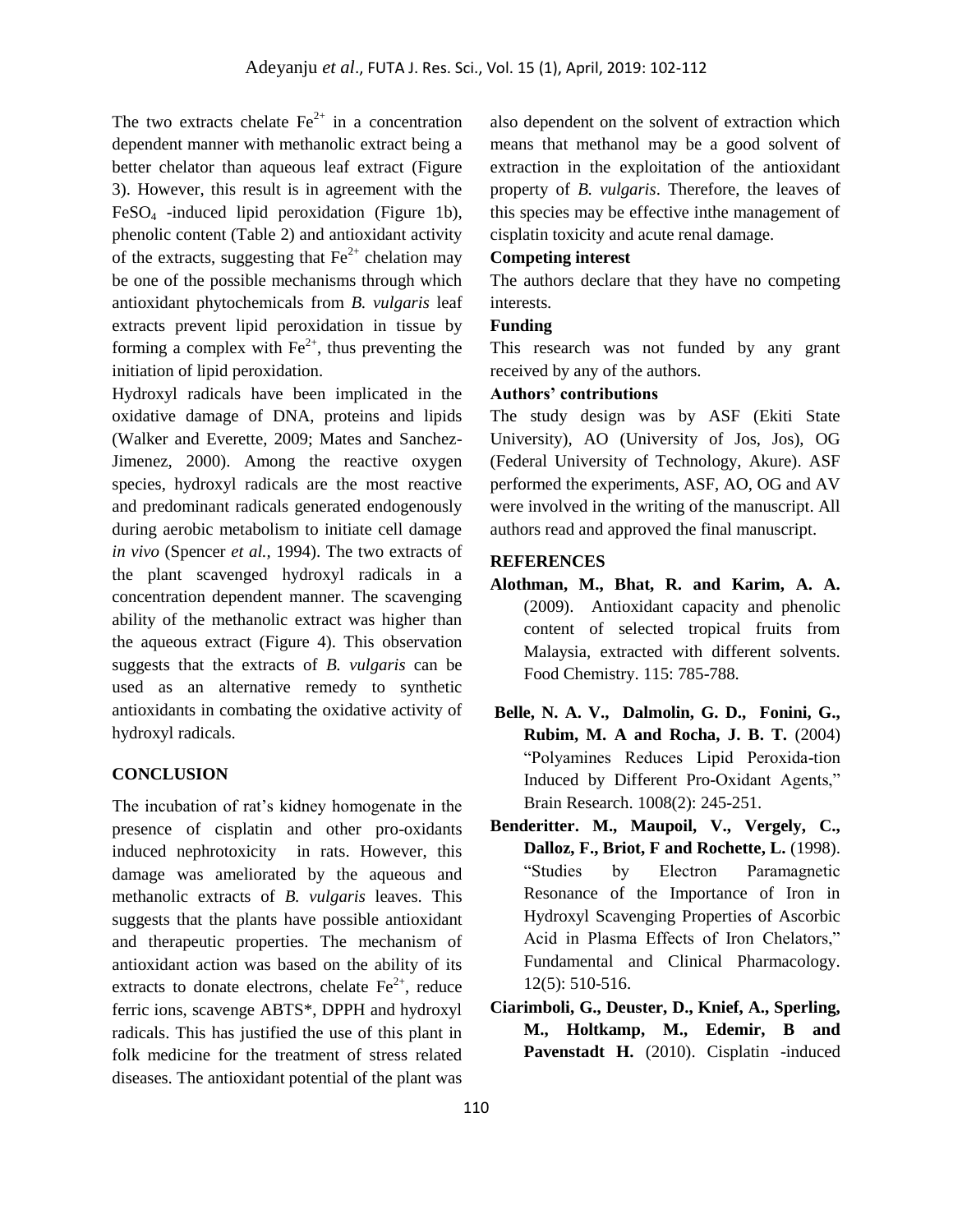nephrotoxicity in rats. Pakistan Journal of Pharmaceutical Science. 21(3): 255-261.

- **Dastmalchi. K., Dorman, H. J., Kosarm, D and Hiltunen, R.** (2007). Chemical composition and in vitro antioxidant evaluation of a water soluble Moldavian balm (Dracocephalum moldavica L.) extract. LebensmittelWissenschaft und- Technologie. 40: 239 - 248.
- **Dong, G., Luo, J., Kumar, V and Dong, Z.** (2010). Inhibitors of histone deacetylases suppress cisplatin-induced p53 activation and apoptosis in renal tubular cells. [American](https://www.physiology.org/journal/ajprenal)  [Journal of Physiology-Renal Physiology. 2](https://www.physiology.org/journal/ajprenal)98: F293–F300.
- **Dransfield, S and Widjaja, E. A.** (1995). Bambusa vulgaris Schrader ex Wendland. Record from Proseabase. Bogor, Indonesia: PROSEA (Plant Resources of South-East Asia) Foundation. [http://www.proseanet.org](http://www.proseanet.org/).
- **Foti, M., Piattelli, M., Baratta, M. T and Ruberto, G.** (1996). Flavonoids, coumarins, and cinnamic acids as antioxidants in a micellar system structure-activity relationship. Journal of Agricultural and Food Chemistry. 44, 497–501.
- **Gyamfi, M. A., Yonamine, M and Aniya, Y.** (1999). "Free-Radical Scavenging Action of Medicinal Herbs from Ghana: ThonningiaSanguinea on Experimentally-Induced Liver Injuries," General Pharmacology. 32(6): 661-667.
- **Khare, C. P.** (2007). Indian Medicinal Plants.An Illustrated Dictionary.Springer publication.New Delhi, India . pp90.
- **Kirtikar, K. R and Basu, B. D.** (1990). Indian Medicinal Plants, volume-IV, International Book Distributers, Dehradun, India. pp2724– 2727.
- **Louli, V., Ragoussis, N and Magoulas, K**. (2004) Recovery of phenolic antioxidants from wine

industry byproducts. Bioresource Technology. 92, 201–208.

- **Mates, J.M and Sanchez-Jimenez, F. M.** (2000). Role of reactive oxygen species in apoptosis: Implications for cancer therapy. International Journal of Biochemistry and Cell Biology. 2000; 32, 157–170.
- **Mccall, M. R and Frei, B.** (1999). Can antioxidant vitamins materially reduce oxidative damage in humans? Free Radical Biology and Medicine. 1999; 26, 1034–1053.
- **Meda, A., Lamien, C. E., Romito, M., Millogo, J and Nacoulma, O.G.** (2005) "Determination of the Total Phenolic, Flavon-oid and Proline Contents in Burkina Faso Honey, as Well as Their Radical Scavenging Activity" Food Chemistry. 91(3): 571-577.
- **Minotti, G and Aust, S. D.** (1987) "An Investigation into the Mechanism of Citrate-Fe<sup>2+</sup>-Dependent Lipid Peroxidation," Free Radical Biology and Medicine. 3(6): 379- 387.
- **Oboh, G., Puntel, R. L and Rocha, J. B. T.**  (2007). "Hot Pepper (Cap- sicumannuum, Tepin and Capsicum chinese, Habanero) Prevents Fe2+-Induced Lipid Peroxidation in Brain—in Vitro," Food Chemistry. 102(1): 178- 185.
- **Ohkawa, H., Ohishi, N and Yagi K.** (1979). "Assay for Lipid Per- oxides in Animal Tissues by Thiobarbituric Acid Reaction" Analytical Biochemistry. 95(2): 351-358.
- **Oyaizu, M.** (1986). "Studies on Products of Browning Reaction: Antioxidative Activity of Products of Browning Reaction Prepared from Glucosamine," Japanese Journal of Nutrition. 44(6): 307-315.
- **Oyedemi, S. O., Bradley, G and Afolayan, A. J.** (2010). In vitro and in vivo antioxidant activities of aqueous extract of StrychnoshenningsiiGilg. African Journal of Pharmacy and Pharmacology. 4: 70-78.